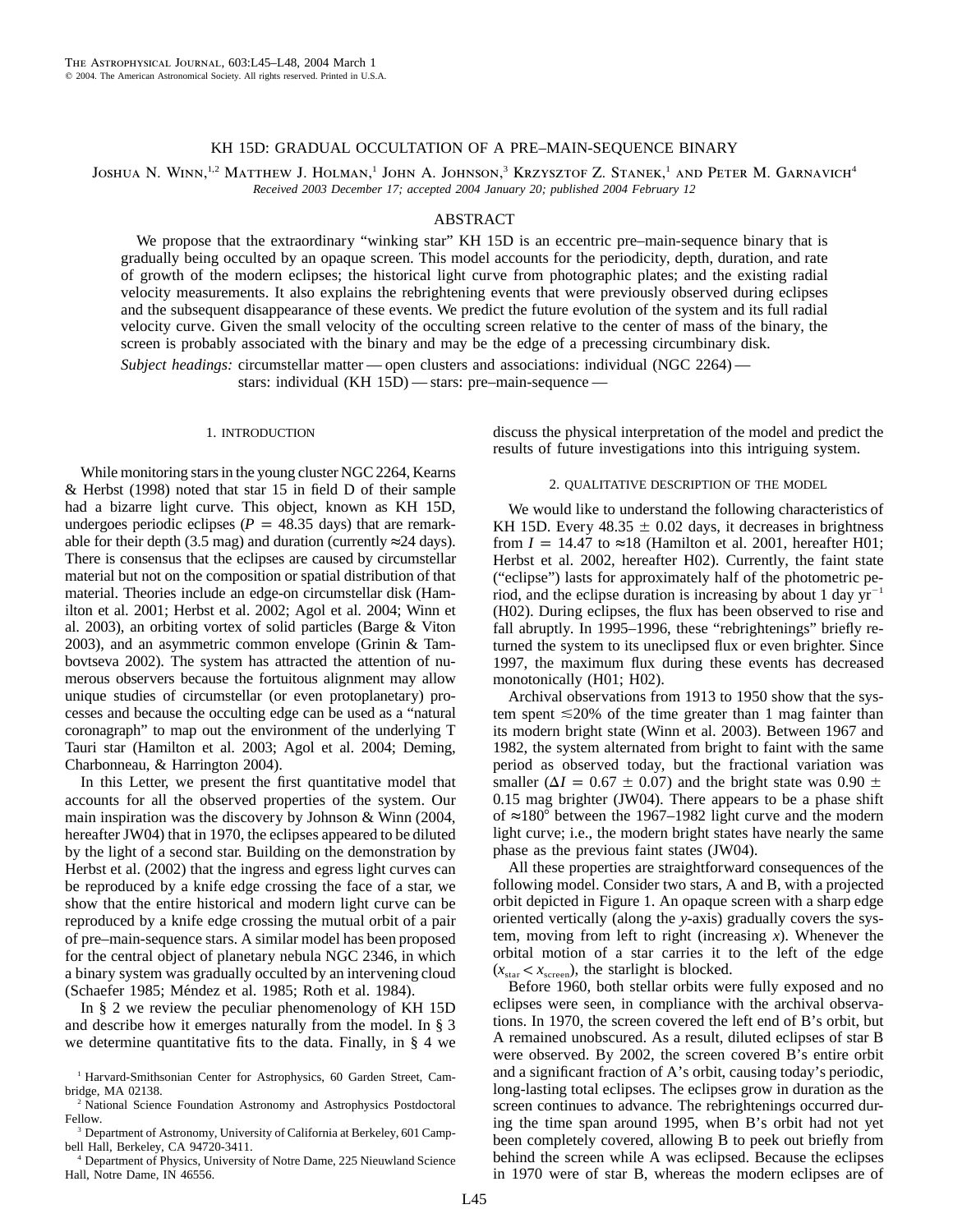

Fig. 1.—Projected binary orbit of model 1. The center of mass defines the origin, and the *z*-axis points toward the observer. The positions of stars A and B are plotted with a time sampling  $P/50$ . The dashed line is the line of nodes, and the arrows show the motion of the stars between  $z > 0$  *(solid)* and  $z < 0$ (*dashed*). Vertical lines indicate the edge of the obscuring screen at some years of interest. The screen moves from left to right, blocking the stars whenever they are to the left of the edge.

star A, this model produces the phase shift that was tentatively identified by JW04.

#### 3. QUANTITATIVE DETERMINATION OF PARAMETERS

Rather than fitting the model to the voluminous photometric data, we attempted to match some key derived quantities: the eclipse duration in 1967–1970, the eclipse duration and its rate of increase from 1997 to 2003, and the ingress and egress durations of 2002 (see Table 1). We also fitted the radial velocity difference of 3.3  $\pm$  0.6 km s<sup>-1</sup> that Hamilton et al. (2003) measured near the start and end of a particular eclipse in 2001.

We assumed that the orbital period is  $P = 48.35$  days and that star A has mass  $0.6 M_{\odot}$  and radius 1.3  $R_{\odot}$  (H01). The orbit was specified by the mass ratio, eccentricity, and sequential ro-

TABLE 1 Model Constraints

| <b>Quantity</b>  | Star | Year   | Value              |  |
|------------------|------|--------|--------------------|--|
| Eclipse fraction | в    | 1968.0 | $0.397 \pm 0.060$  |  |
|                  | A    | 1997.0 | $0.288 \pm 0.038$  |  |
|                  | A    | 1999.0 | $0.317 + 0.011$    |  |
|                  | A    | 2000.0 | $0.344 + 0.008$    |  |
|                  | A    | 2002.0 | $0.420 + 0.008$    |  |
|                  | A    | 2003.0 | $0.482 \pm 0.012$  |  |
| Ingress duration | A    | 2002.0 | $3.8 \pm 0.3$ days |  |
| Egress duration  | А    | 2002.0 | $5.2 \pm 0.3$ days |  |

NOTES.—All quantities and their uncertainties were estimated with pencil and ruler from the light curves of H02, JW04, and P. Garnavich (2003, unpublished). The eclipse fraction is the fraction of the photometric period during which the total flux is below 52% of the maximum. The ingress and egress durations were estimated by measuring the time between the  $I = 14.6$  and 17.6 levels and then multiplying by 1.33 to match our choice of limb-darkening model.

tations  $\theta_z$ ,  $\theta_y$ , and  $\theta_x$  about the Cartesian axes defined in Figure 1. By using Cartesian axes rather than traditional orbital elements, we could capitalize on certain degeneracies of the model. Rotation about the *x*-axis does not affect the light curve. Rotation about the *y*-axis affects the projected size of the orbits but not the projected size of the (spherical) stellar surfaces. Thus,  $\theta$ <sub>v</sub> controls the timescale of changes in eclipse duration relative to the timescales of partial-eclipse phenomena: ingress, egress, and the suppression of rebrightening events.

For a given orbit, we produced a model light curve as follows. The speed of the occulting edge relative to the center of mass was determined by requiring the edge to cross B's orbit between 1963 and 1997. (The actual starting year of the eclipses is unknown.) We computed the positions of the screen and stars with a time sampling of  $P/100$ . We assumed  $L_B/L_A = 1.3$  (the best fit to the JW04 light curve) and added a time-independent flux of  $0.04L<sub>A</sub>$  to represent scattered light. Whenever  $x<sub>star</sub>$  $x_{\text{screen}} - R_{\text{star}}$ , that star made no contribution to the light curve. When the screen covered only part of a stellar surface, we used the same limb-darkening law as H02 ( $\mu = 0.3$ ) to compute the flux from that star.

First, we optimized  $M_B$ ,  $e$ , and  $\theta_z$  by fitting the eclipse durations and the ratio of durations of ingress and egress. We searched a three-dimensional grid of models with  $0.5 < M_B/M_A < 2.0$ ,  $0.05 < e < 0.95$ , and  $-90^{\circ} < \theta_{z} < 90^{\circ}$ . The best-fitting solution had  $\chi^2/N_{\text{dof}} = 0.7$ . Next, we adjusted  $\theta_{\text{v}}$  to increase the ingress and egress durations to the observed values. Because of symmetry, there were two solutions, differing only in sign. We refer to these as model 1 and model 2. For each model, we forced agreement with the radial velocity measurements by tuning  $\theta_x$ and the heliocentric radial velocity of the center of mass. Finally, the radius of star B was tailored to match the ingress and egress durations in 1967–1970, and the timescale over which the rebrightening events decreased in intensity.

The parameters of models 1 and 2, after translating into traditional orbital elements, are given in Table 2. These models produce identical light curves but have different threedimensional orbits and radial velocity curves. (Two additional solutions are obtained by reflecting models 1 and 2 in the *x-z* plane.) The orbit of model 1 is depicted in Figure 1. Figure 2 shows the time evolution of eclipse durations and ingress/egress ratio. Figure 3 compares the model to the archival light curves. The agreement is excellent within the overall uncertainties in zero point and phase of the archival data. Figure 4 shows the disappearance of the rebrightenings between 1995 and 1998 and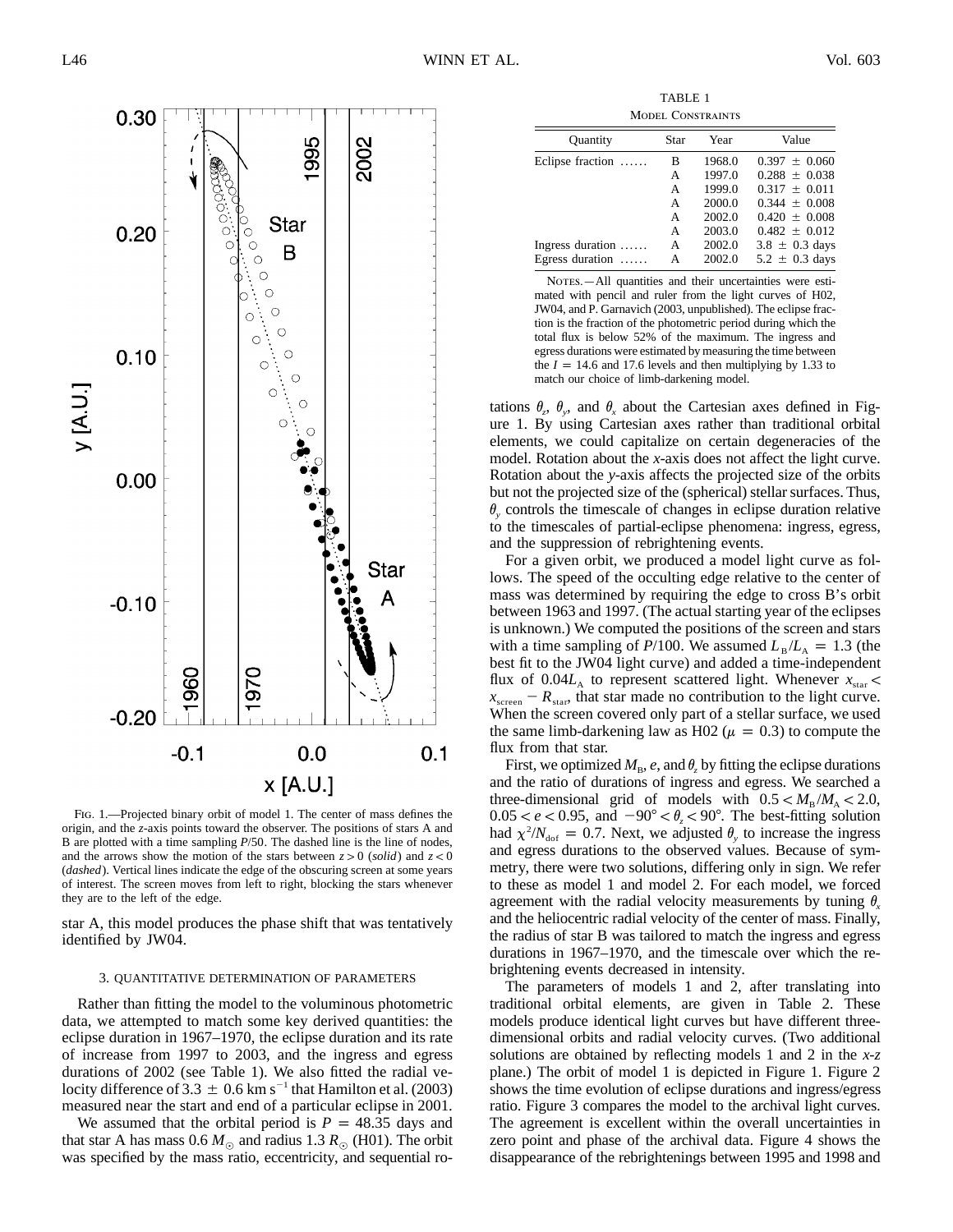| TABLE 2                           |  |
|-----------------------------------|--|
| <b>OPTIMIZED MODEL PARAMETERS</b> |  |

| Parameter                                                                         | Model 1 | Model 2 |
|-----------------------------------------------------------------------------------|---------|---------|
|                                                                                   | 0.61    | 0.61    |
|                                                                                   | 1.8     | 1.8     |
|                                                                                   | 0.70    | 0.70    |
|                                                                                   | $-72.6$ | 105.9   |
|                                                                                   | $-7.2$  | 184.9   |
|                                                                                   | 84.6    | 81.0    |
| Heliocentric radial velocity of center of mass <sup>b</sup> (km s <sup>-1</sup> ) | $+15.5$ | $+5.7$  |
| Relative velocity of screen and center of mass $(m s^{-1})$                       | 13      | 13      |

<sup>a</sup> Measured counterclockwise, relative to the *x*-axis, as in Fig. 1. The orientation of the occulting edge in celestial coordinates is unknown.

<sup>b</sup> Positive velocity corresponds to motion away from the Sun.

compares the model with the 2001–2002 light curve. Figure 5 shows the two possible solutions for the radial velocity curve.

## 4. DISCUSSION

We have shown that it is possible to find reasonable stellar and orbital parameters that bring the model into quantitative agreement with the modern and archival light curves and the available radial velocity data. Certainly we do not claim that our model parameters are exactly correct. The fitted parameters are subject to our assumptions about the mass and radius of star A, the year the eclipses began, and the constancy of the screen speed, among other things. Nevertheless, we can use the generic properties of the model to make some inferences and predictions about the system.

The speed of the screen relative to the center of mass of the binary is only  $v_x = 13 \text{ m s}^{-1}$ , a scale set by the ≈35 yr crossing time of star B's projected orbit. This speed seems too small for the screen to be an unrelated foreground cloud. Rather, the screen is probably physically associated with the binary, as also suggested by the small angle between the screen's edge and the orbital plane of the binary. A circular orbit with speed 13 m s<sup>-1</sup> around a total mass of 1.0  $M_{\odot}$  would have a radius of 25 pc, which is too large to remain bound to the system. The speed must represent a phenomenon slower than orbital motion, such as orbital precession.

Hence our hypothesis is that the screen is a precessing cir-



Fig. 2.—Time evolution of the eclipse fractions of stars A and B and the ratio of ingress and egress durations of star A for the best-fit model. The filled circles are observed values (see Table 1).

cumbinary disk. As a feasibility test, we numerically integrated the motion of test particles in a circular circumbinary orbit around the binary system of model 1. For orbits of radius 2.6 AU that are inclined by  $\approx 20^\circ$  relative to the plane of the binary, the line of nodes regresses at 6.3  $\times$  10<sup>-3</sup> rad yr<sup>-1</sup>, corresponding to a projected velocity of  $14 \text{ m s}^{-1}$  normal to the plane of the binary. Furthermore, given the mass ratio and eccentricity of the binary, test particles at 2.6 AU are long-term dynamically stable against ejection (Holman & Wiegert 1999).

One difference between the model and the 2001–2002 light



Fig. 3.—Comparison of phased light curves from the model (*dotted lines*) and data ( *filled circles*) from the Asiago Observatory archive (Barbieri, Omizzolo, & Rampazzi 2003). The light curves were phased with the H02 ephemeris. The thickness of the model light curves during ingress and egress is due to the growth in eclipse duration during the 3 yr time spans.